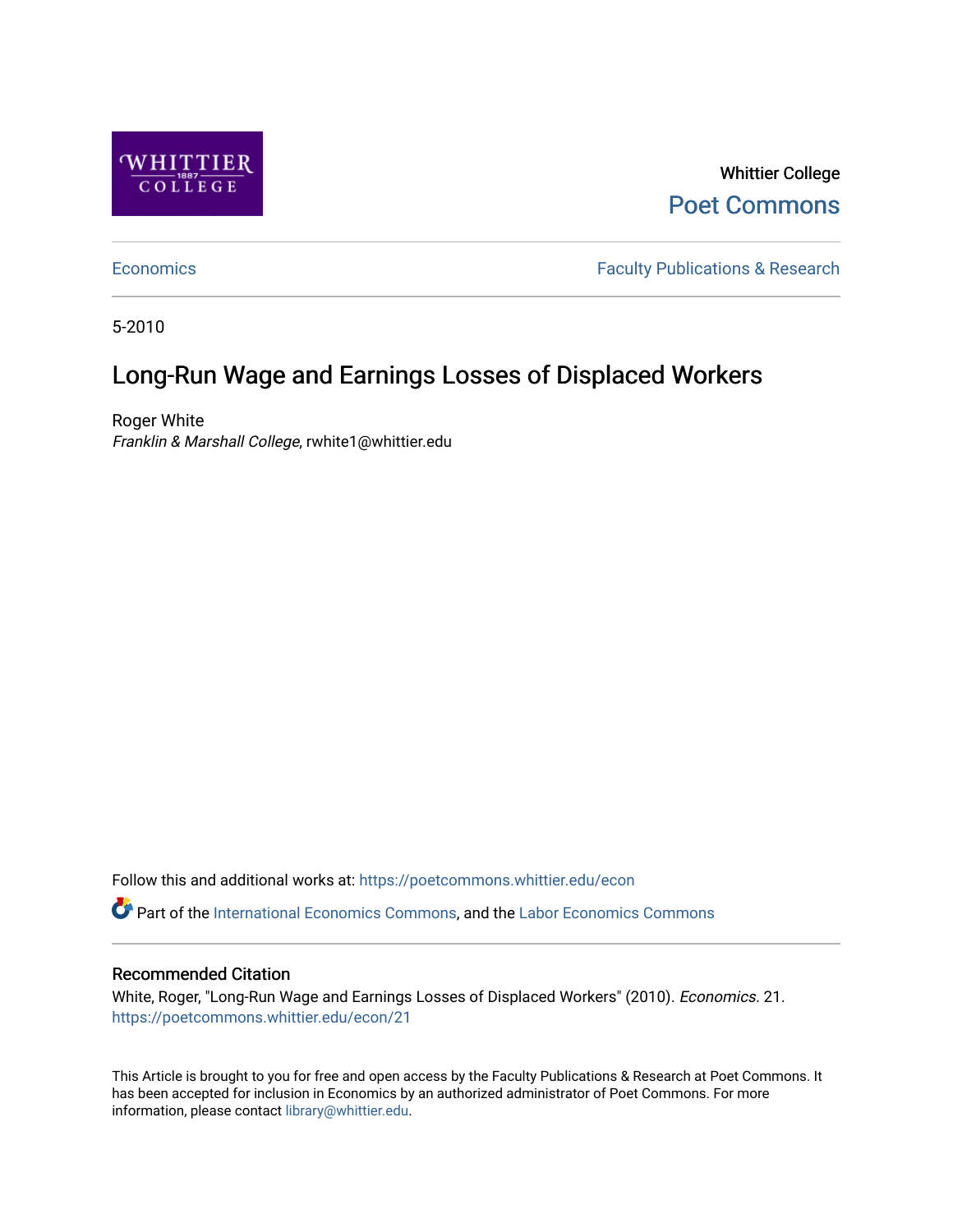### Long-run wage and earnings losses of displaced workers

Roger White

Department of Economics, Franklin and Marshall College, Lancaster, PA 17603, USA E-mail: roger.white@fandm.edu

Displacement-related losses are estimated using National Longitudinal Survey of Youth data that span the years 1979–2000. The typical displaced worker faces losses of \$34 065 during the period 4 years prior through 5 years following displacement. Proportionally, this represents a 10.8% loss compared to earnings of similar nondisplaced workers over the period. Considerable variation in losses is reported across worker types. Union, male and more mature workers suffer greater losses, respectively, than do their nonunion, female and younger counterparts. College graduates and high school dropouts are found to suffer lower losses compared to high school diploma holders and those who completed some college.

### I. Introduction

More than four decades have passed since the Trade Expansion Act of 1962 established the Trade Adjustment Assistance (TAA) programme. The TAA Reform Act of 2002 extended traditional TAA, consolidated the North American Free Trade Agreement–TTA (NAFTA-TTA) programme into the TAA programme and established a wage insurance programme dubbed alternative TAA. These programmes are designed to aid displaced workers and, while studies of long-run displacement-related wage and earnings losses have identified significant losses, potential heterogeneity in losses across worker types has received scant attention. This research fills the associated void within the literature. Using National Longitudinal Survey of Youth (NLSY79) data, we quantify displacement-related losses and investigate the time paths of losses for the full sample of workers and for several worker types. A finding of heterogeneity in the timing, duration and magnitude of losses across worker types would provide valuable information that may aid future policy formulation.

Prior research, employing various data sources, identifies the loss of firm- or industry-specific human capital and characteristics such as age, gender, pre-displacement tenure/experience and educational attainment as influencing losses. Using Displaced Worker Survey (DWS) data, Neal (1995) and Addison and Portugal (1989) documented wage losses associated with industry and/or occupation switching. Farber (2005) found earnings losses following displacement regardless of education level with more-tenured workers suffering greater losses than comparable less-tenured workers. Podgursky and Swaim (1987) reported greater median earnings losses for blue-collar and, as opposed to, white-collar workers. Kletzer and Fairlie (2003), employing NLSY79 (United States Bureau of Labour Statistics (BLS), 2002) data, reported younger displaced workers face earnings losses, which when coupled with the earnings growth witnessed by their nondisplaced peers, increase earnings gaps.

Regarding the timing of losses, prior to displacement a divergence is seen between the real wages of workers that are subsequently displaced and wages of other workers (Blanchflower, 1991 (Great Britain data); Ruhm, 1991 (Panel Study of Income Dynamics (PSID) data); Jacobson et al., 1993 (State of Pennsylvania data); de La Rica, 1995 (DWS data);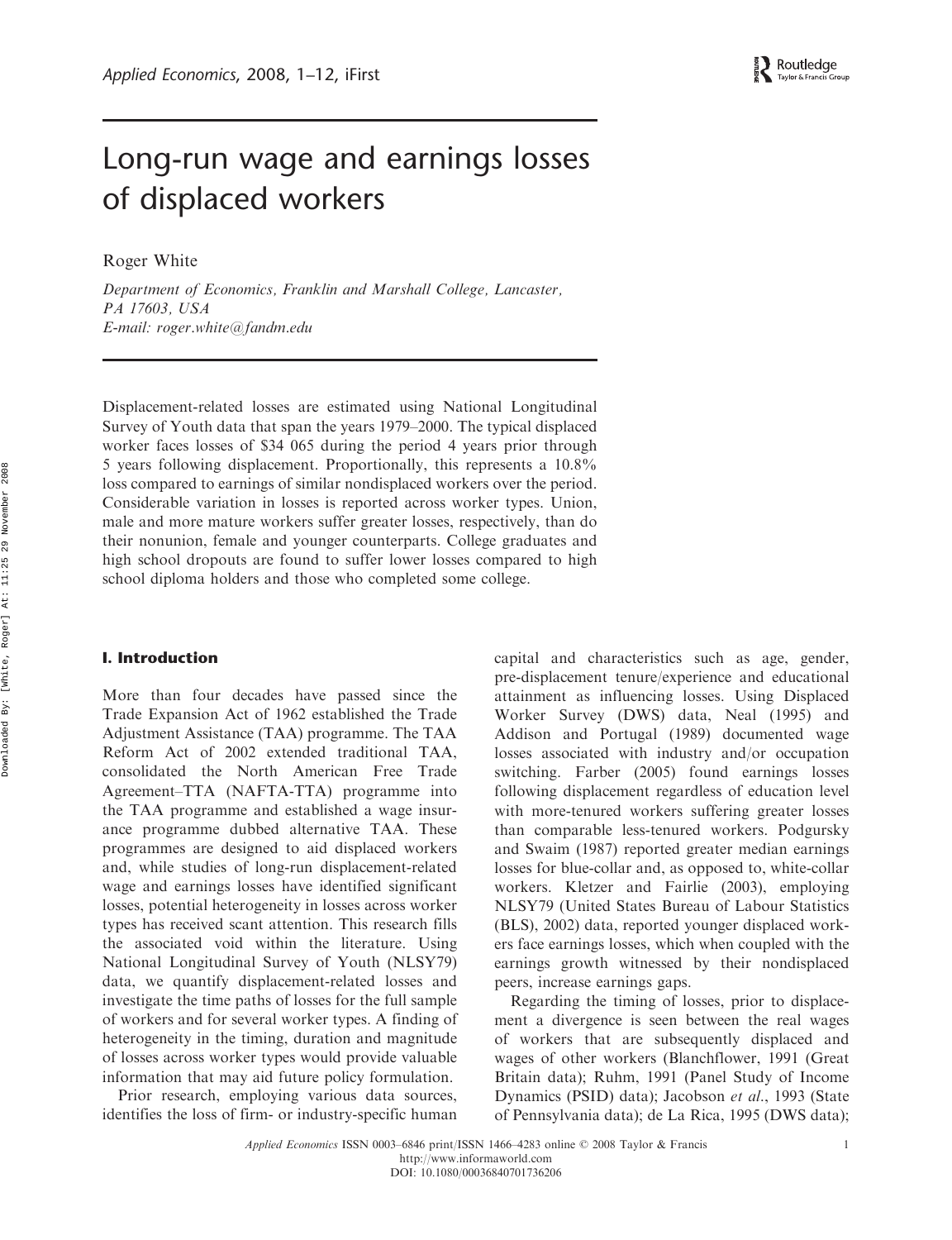Kletzer and Fairlie, 2003 (NLSY79 data)). Immediately following displacement, workers face substantial losses. Examining DWS data, Carrington and Azad (1994) and Kletzer (2001) reported weekly earnings losses, once re-employed, of 13%. Farber (1993) reported losses of 9%. As only about one-half of displaced workers are re-employed by the DWS survey date, losses may be understated (Hall and Pencaval, 1993). Earnings are found to remain below expected levels for many years. Examining PSID data, Ruhm (1987) and Stevens (1997) reported losses 4 or more years after displacement. Similarly, Jacobson et al. (1993) reported earnings 25% below expected levels 5 years after displacement, and estimate long-run earnings losses to be approximately \$50 000.

The longitudinal nature of the NLSY79 permits estimation of aggregate monetary losses and examination of the associated time paths of such losses. The data employed here include workers 18–44 years of age, thus encompassing a large portion of the workers' prime earning years. Kletzer and Fairlie (2003), the only prior work to examine heterogeneity in long-run losses, used NLSY79 data to examine losses of young male and female workers during the 1983–94 period. Using a lengthier time frame (1979–2000), we employ NLSY79 data to estimate comprehensive displacement-related losses for all workers and for a wider variety of worker types defined by union affiliation, age, gender and level of educational attainment.

### II. Empirical Specification

To quantify the wage losses of displaced workers, we follow Jacobson et al. (1993) by modelling losses as the difference between observed wages given that worker i will/has experience/experienced a displacement and the expected wages of a comparable nondisplaced worker. Equation 1 illustrates the estimated loss for displaced worker *i* at time *t*.

$$
E(w_{it}|D_{is}=1, I_{is-p}) - E(w_{it}|D_{iv}=0 \ \forall v, I_{is-p}) \tag{1}
$$

Here  $I_{is-p}$  is an information set containing workerspecific earnings determinants regardless of whether worker *i* was displaced. The variable  $p$  is assumed to be a sufficiently lengthy period of time such that the events leading to displacement have yet to begin. Within the information set are observable determinants of the wage rate such as age, gender, race, ethnicity, job tenure, education, union affiliation as well as nonobservable characteristics. The time-invariant and time-varying characteristics of the worker along with exogenous factors permit the wage components of Equation 1 to be rewritten more formally.

$$
w_{it} = \alpha_i + \beta_{\gamma} \gamma_t + \beta_{\chi} \chi_{it} + \sum \delta_k D_{it}^k + \varepsilon_{it} \qquad (2)
$$

The hourly wage rate is given as  $w_{it}$ . A vector of individual-specific fixed effects coefficients,  $\alpha_i$ , captures time-invariant differences across workers. Allowing for variation in losses over time, a set of year dummy variables,  $\gamma_t$ , is included. Time-varying worker-specific attributes are included in the vector  $\chi_{it}$ . The set of dummy variables,  $D_{it}^k$ , represents the event of displacement and  $\delta_k$  measures the effect of displacement in the years prior to or following displacement. Specifically,  $D_{it}^k = 1$  if worker *i* was displaced  $k$  years prior to or since year  $t$  and  $D_{it}^k = 0$  if worker *i* was not displaced during the period. The error term is assumed to be mean 0, of constant variance, and uncorrelated across individuals and time. Substituting Equation 2 into Equation 1 yields:

$$
E\Big(\alpha_i + \beta_{\gamma} \gamma_t + \beta_{\chi} \chi_{it} + \sum \delta_k D_{it}^k + \varepsilon_{it} | D_{it} = 1 \ \forall \nu, I_{is-p}\Big) - E\Big(\alpha_i + \beta_{\gamma} \gamma_t + \beta_{\chi} \chi_{it} + \sum \delta_k D_{it}^k + \varepsilon_{it} | D_{iv} = 0, I_{is-p}\Big)
$$
(3)

As  $D_{iv} = 0$ , Equation 3 reduces to  $\sum \delta_k D_{ii}^k$ . Decomposition of this summation yields a measure of the wage loss during each  $k$  year prior to or since displacement.

Analysed time-varying characteristics include age (in years), tenure (in weeks), and union affiliation (equal to 1 if the worker's wages are set by collective bargaining; 0 otherwise). Squared values of age and tenure capture potential nonlinearity. Thus, Equation 2 can be rewritten as follows:

### ln REAL WAGE $_{it}$

$$
= \alpha_i + \beta_{\gamma} \gamma_t + \beta_1 \text{AGE}_{it} + \beta_2 \text{AGE}_{it}^2
$$
  
+  $\beta_3 \text{TENURE}_{it} + \beta_4 \text{TENURE}_{it}^2$   
+  $\beta_5 \text{UNION}_{it} + \beta_{\gamma} \gamma_t + \delta_1 D_{it}^{-5} + \delta_2 D_{it}^{-4}$   
+  $\delta_3 D_{it}^{-3} + \delta_4 D_{it}^{-2} + \delta_5 D_{it}^{-1} + \delta_6 D_{it}^{0} + \delta_7 D_{it}^{1}$   
+  $\delta_8 D_{it}^{2} + \delta_9 D_{it}^{3} + \delta_{10} D_{it}^{4} + \delta_{11} D_{it}^{5} + \delta_{12} D_{it}^{6}$   
+  $\delta_{13} D_{it}^{7} + \delta_{14} D_{it}^{8} + \delta_{15} D_{it}^{9} + \delta_{16} D_{it}^{10} + \varepsilon_{it}$  (4)

In the analysis to follow, to consider the existence of and examine the magnitude and timing of potential displacement-related wage losses, we estimate Equation 4 for the full sample of worker observations and for each worker type. The coefficients on the  $D_{it}^k$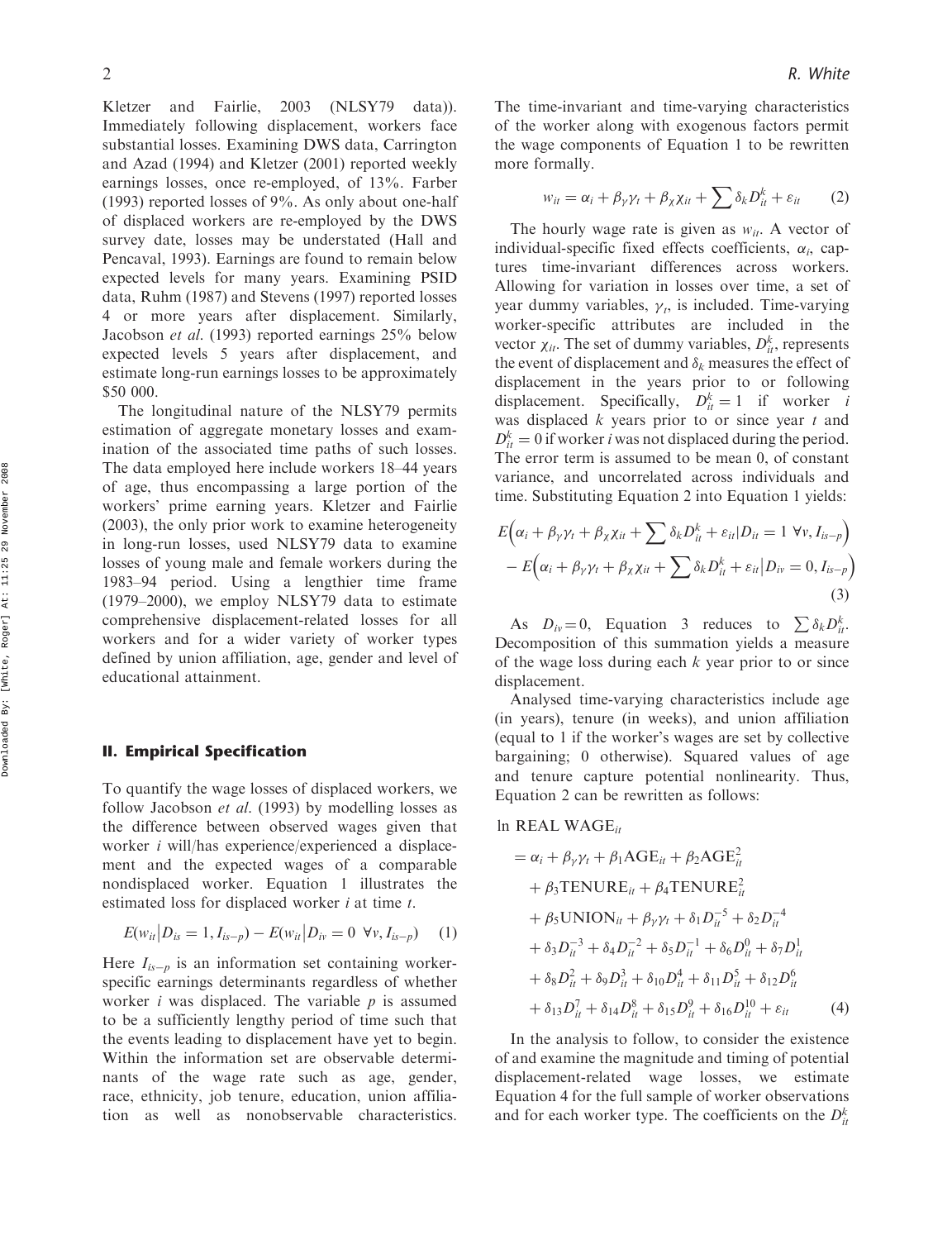variables measure the percentage difference between wages of displaced workers and wages of workers who are not displaced, all else equal. We employ a 16-year window (5 years prior to displacement through 10 years following displacement) to measure losses. The individual fixed effect coefficient,  $\alpha_i$ , represents time-invariant characteristics of worker i. The functional form of Equation 4 is semi-logarithmic. Each coefficient represents the percentage change in the real wage rate given a oneunit change in the corresponding independent variable, all else constant. To examine the impact of displacement on earnings, an alternative version of Equation 4 is estimated where real annual earnings serves as the dependent variable.

### III. Data

The longitudinal design of the NLSY79 makes it particularly well suited for measuring wage and earnings losses. NLSY79 respondents recall their labour market experiences since the last survey in which they participated – usually a 1- or 2-year period. If a worker is separated from a job due to either a 'layoff' or 'plant closing', the worker is classified as displaced.<sup>1</sup> Workers who did not change jobs or who left a job voluntarily or for any other involuntary reason are classified as nondisplaced. Similarly, workers who returned to the job from which they were separated are classified as nondisplaced. This permits construction of a nondisplaced control group to which displaced workers can be compared to quantify displacement-related wage and earnings losses.

To ameliorate the influence of outlying or misreported values, we remove observations reporting real hourly wages below \$3 or above \$500 and observations reporting real annual earnings below \$3900 or nominal annual earnings above \$95000.<sup>2</sup> For this same reason, we remove observations listing *5*1 year of education. To exclude workers without strong labour force attachments, observations indicating school enrolment or military enlistment or that report 25 or fewer hours worked in a typical week were excluded. To avoid inclusion of seasonal displacements, we remove observations reporting employment in or displacement from the construction or agricultural industries.

Although the NLSY79 has been conducted biennially since 1994, observations for 1995, 1997 and 1999 have been constructed based on responses to the 1994, 1996, 1998 and 2000 surveys. Each survey lists responses for up to five jobs and, based on reported values for job tenure and weeks of unemployment, we have identified if the worker was employed and, if so, the job held during the survey week for the year during which no survey was conducted. Once this job was determined, each observation was classified as having been displaced or not and values for real hourly wage rates and real annual earnings were constructed. The result is a final dataset consisting of 33 606 worker year observations spanning the period from 1979–2000.

Table 1 reports descriptive statistics. As displacement incidence, wages and earnings vary across worker types, displacement-related monetary losses may also vary. We see the displacement rate for male workers, 6.4%, is higher than that of female workers, 5%. The rate for the youngest worker group is 10.4%. This value falls to 6.7% and 3.4% for the middle and eldest worker groups, respectively. Workers with less than a high school diploma have a displacement rate of 9.1%, while workers with at least a 4-year college degree have a rate of 2.3%.

Male workers have higher average real hourly wages, \$13.72, than their female counterparts, \$11.47. The average wage for workers with less than a high school diploma is \$8.59 while the typical collegeeducated worker receives \$19.87. The mean wage rate for the youngest group is \$8.71 while the middle and eldest groups have values of \$11.47 and \$13.72, respectively. For the most educated portion of the sample, the mean value for real annual earnings is \$37 996, while workers who failed to complete high school report average earnings of \$28 518. The eldest group has annual earnings of \$37 011 while the middle and youngest groups report values of \$29 339 and \$21 228, respectively.

### IV. Estimated Displacement-related Wage and Earnings Losses

Estimation results, for the full sample and the various worker types, are presented in Tables 2–6. Time paths of estimated losses are illustrated in Figs 1–10.

<sup>1</sup> During the 1979–83 survey years, no distinction was made for job loss due to plant closure. For these years, we define a worker as having been displaced if the reason cited for leaving the job as 'layoff'.

 $2$ The upper bound is due to top-coding in the NLSY79 data. The lower bound is based on annual earnings if an individual was employed, on average, 25 h per week for 50 weeks each year at a real wage of \$3. The US Consumer Price Index was employed, with 1995 set as the base year, to deflate nominal values.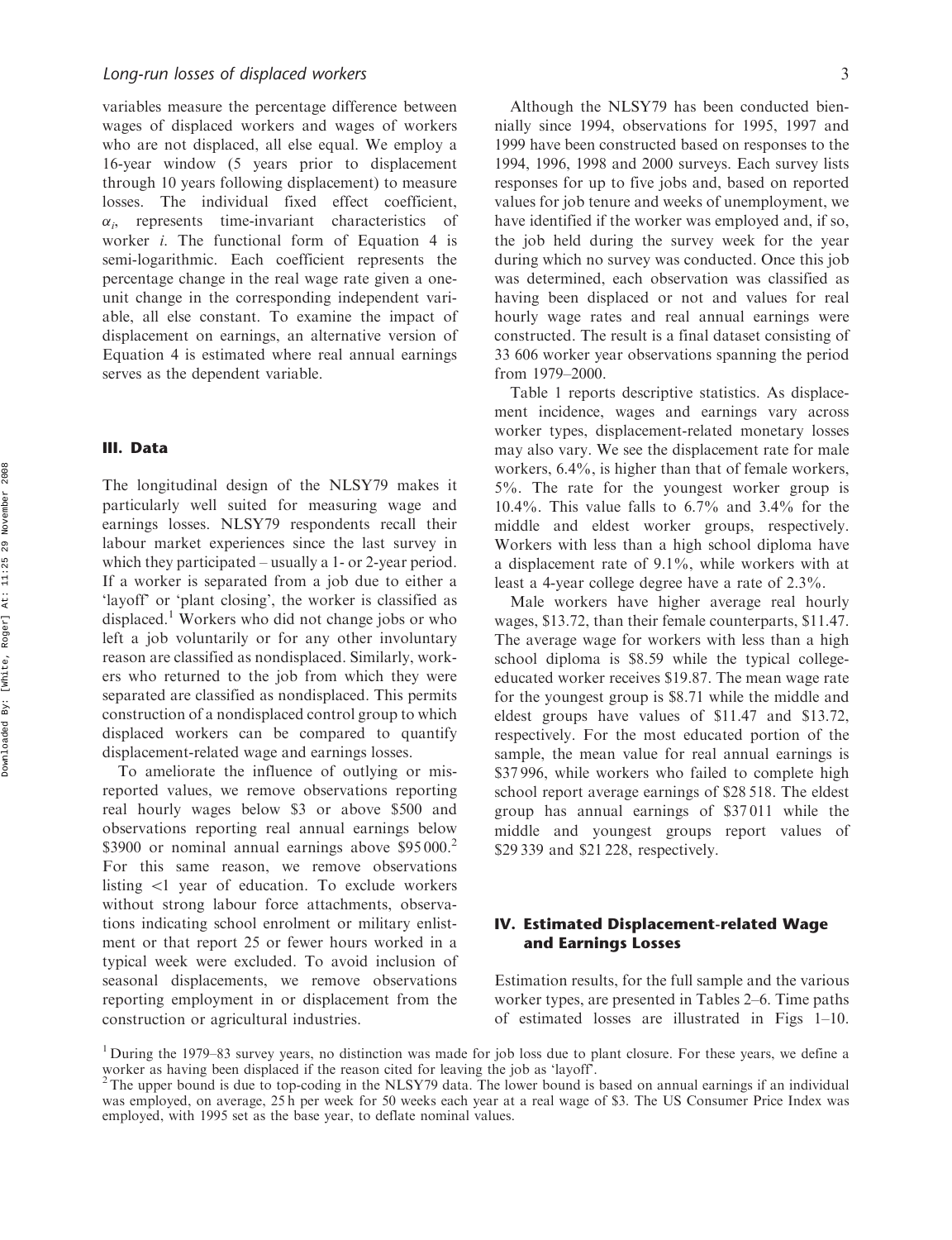Table 1. Descriptive statistics, all workers and by sample sub-classifications Table 1. Descriptive statistics, all workers and by sample sub-classifications

 $\mathbf{l}$ 

|                                                                   | Observations |             |               |                                           |                   |            |                               |            |                               |            |                               |            |
|-------------------------------------------------------------------|--------------|-------------|---------------|-------------------------------------------|-------------------|------------|-------------------------------|------------|-------------------------------|------------|-------------------------------|------------|
|                                                                   | All workers  |             | Union workers |                                           | Nonunion workers  |            | Workers 18-24<br>years of age |            | Workers 25-34<br>years of age |            | Workers 35-44<br>years of age |            |
| Variables/samples                                                 | 33606        |             | 2558          |                                           | 31048             |            | 6765                          |            | 9849                          |            | 16992                         |            |
|                                                                   |              |             |               |                                           |                   |            |                               |            |                               |            |                               |            |
| Displacement rate                                                 | 0.057        | (0.335)     | 0.0637        | (0.356)                                   | 0.0572            | (0.333)    | 0.1035                        | (0.414)    | 0.0668                        | (0.357)    | 0.0341                        | (0.240)    |
| Real hourly wage rate                                             | 12.052       | (9.930)     | 12.766        | (9.938)                                   | 11.993            | (10.953)   | 8.712                         | (12.565)   | 11.465                        | (9.942)    | 13.719                        | (10.631)   |
| Real annual earnings                                              | 31598.52     | (21638.139) | 35898.42      | (16956.44)                                | 31236.31          | (21638.67) | 21227.64                      | (21018.42) | 29 339.06                     | (22961.41) | 37010.74                      | (19635.32) |
| Annual hours worked                                               | 1973.84      | (2955.22)   | 869.42        | (519.76)                                  | 1982.43           | (2961.86)  | 1661.45                       | (3972.65)  | 1985.97                       | (1911.09)  | 2090.99                       | (1217.39)  |
| Age                                                               | 31.469       | (6.668)     | 31.036        | (6.882)                                   | 31.505            | (6.649)    | 21.08                         | (2.701)    | 29.08                         | (2.938)    | 36.99                         | (2.122)    |
|                                                                   |              |             |               |                                           |                   |            |                               |            |                               |            |                               |            |
| Education (years completed)                                       | 12.699       | (2.317)     | 12.336        | (2.273)                                   | 12.729            | (2.318)    | 11.559                        | (1.821)    | 12.767                        | (2.318)    | 13.113                        | (2.410)    |
| Female                                                            | 0.447        | (0.496)     | 0.441         | (0.495)                                   | 0.448             | (0.497)    | 0.447                         | (0.497)    | 0.419                         | (0.493)    | 0.463                         | (0.495)    |
| Male                                                              | 0.553        | (0.496)     | 0.559         | (0.495)                                   | 0.552             | (0.497)    | 0.553                         | (0.497)    | 0.581                         | (0.493)    | 0.537                         | (0.495)    |
| Tenure (weeks)                                                    | 212.67       | (250.572)   | 193.739       | (254.302)                                 | 214.23            | 245.682)   | 65.005                        | (60.423)   | 183.111                       | (204.911)  | 288.584                       | (286.875)  |
| Union membership/coverage                                         | 0.076        | (0.264)     | 1.000         | (0.000)                                   | 0.000             | (0.000)    | 0.086                         | (0.279)    | 0.076                         | (0.264)    | 0.072                         | (0.257)    |
|                                                                   |              |             |               |                                           |                   |            |                               |            |                               |            |                               |            |
|                                                                   |              |             |               |                                           | Workers with less |            | Workers with a                |            | Workers with                  |            | Workers with at               |            |
|                                                                   |              |             | Female        |                                           | than a high       |            | high school                   |            | some college                  |            | least a BA/BS                 |            |
|                                                                   | Male workers |             | workers       |                                           | school diploma    |            | diploma                       |            | education                     |            | degree                        |            |
|                                                                   |              |             |               |                                           |                   |            |                               |            |                               |            |                               |            |
| Variables/samples                                                 | 18593        |             | 15013         |                                           | 4930              |            | 16481                         |            | 6995                          |            | 5200                          |            |
| Displacement rate                                                 | 0.0636       | (0.354)     | 0.0502        | (0.307)                                   | 0.0913            | (0.396)    | 0.064                         | (0.344)    | 0.0446                        | (0.311)    | 0.0231                        | (0.242)    |
| Real hourly wage rate                                             | 13.226       | (10.579)    | 10.599        | (8.848)                                   | 8.592             | (9.188)    | 10.303                        | (6.943)    | 12.589                        | (8.269)    | 19.872                        | (15.006)   |
| Real annual earnings                                              | 32048.23     | (21972.59)  | 31023.13      | (21222.56)                                | 28 517.64         | (20711.47) | 29968.21                      | (21611.01) | 32642.36                      | (20479.65) | 37996.12                      | (22189.04) |
| Annual hours worked                                               | 2056.88      | (3047.33)   | 870.93        | (2833.79)                                 | 1693.11           | (4503.40)  | 1931.63                       | (3142.72)  | 2085.82                       | (1943.85)  | 2210.37                       | (1301.87)  |
| Age                                                               | 31.299       | (6.638)     | 31.680        | (6.699)                                   | 28.746            | (7.303)    | 30.894                        | (6.807)    | 32.769                        | (5.998)    | 34.127                        | (4.938)    |
| Education (years completed)                                       | 12.511       | (2.371)     | 12.931        | (2.225)                                   | 9.373             | (1.581)    | 12.000                        | (0.000)    | 13.716                        | (0.716)    | 16.702                        | (1.200)    |
| Female                                                            | 0.000        | (0.000)     | 1.000         | (0.000)                                   | 0.333             | (0.468)    | 0.434                         | (0.495)    | 0.537                         | (0.499)    | 0.475                         | (0.499)    |
| Male                                                              | 1.000        | (0.000)     | 0.000         | (0.000)                                   | 0.667             | (0.468)    | 0.566                         | (0.495)    | 0.463                         | (664.0)    | 0.525                         | (0.499)    |
| Tenure (weeks)                                                    | 216.741      | (254.595)   | 207.631       | (245.419)                                 | 38.167            | 198.717)   | 206.355                       | (254.081)  | 233.471                       | (256.171)  | 270.472                       | 255.464)   |
| Union membership/coverage                                         | 0.078        | (0.267)     | 0.074         | (0.261)                                   | 0.099             | (0.298)    | 0.079                         | (0.267)    | 0.0719                        | (0.258)    | 0.053                         | (0.223)    |
| Note: SDs are included in parentheses. Real hourly wage rates and |              |             |               | real annual earnings are in 1995 dollars. |                   |            |                               |            |                               |            |                               |            |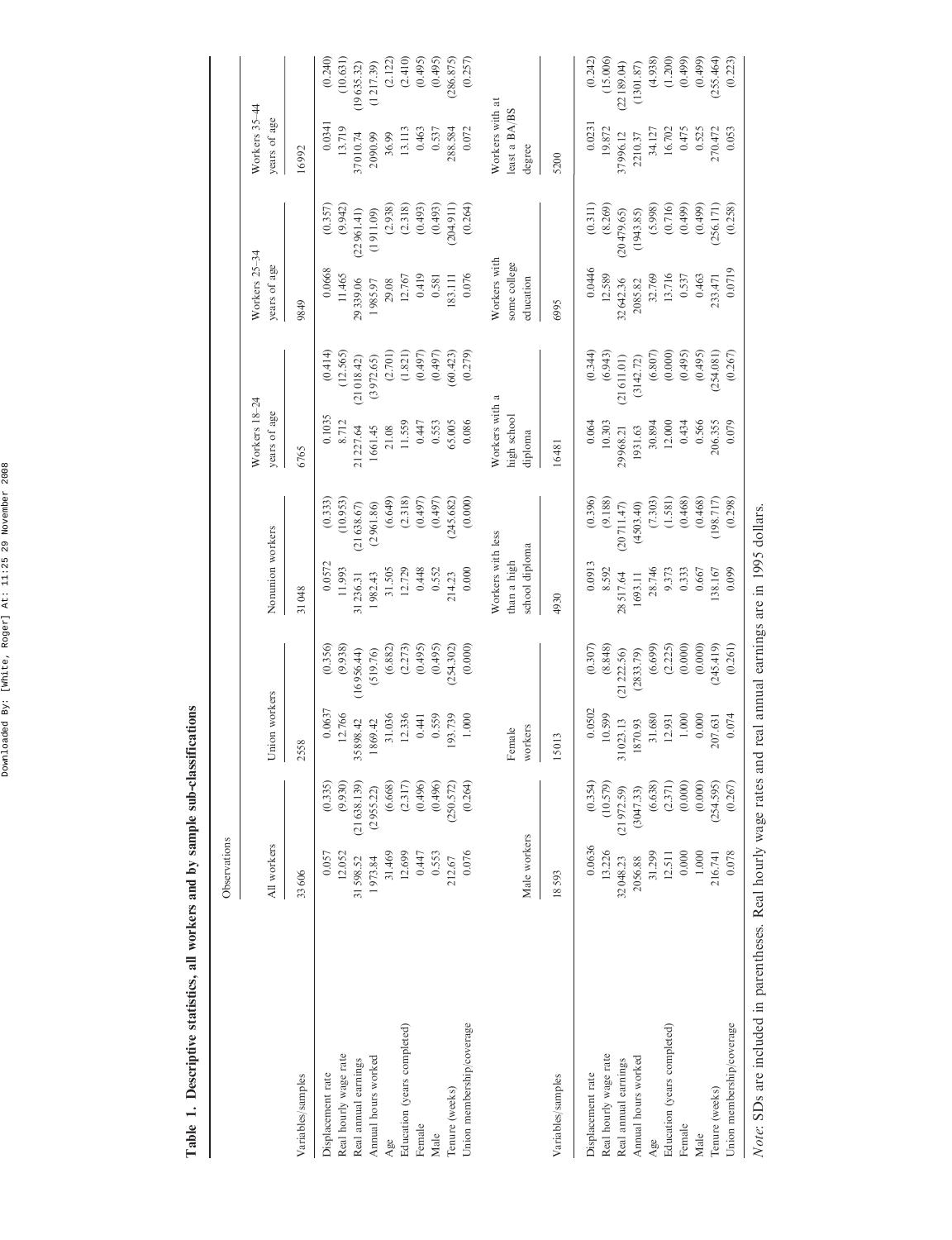Downloaded By: [White, Roger] At: 11:25 29 November 2008 Downloaded By: [White, Roger] At: 11:25 29 November 2008

| All workers                             |                                     |                                           |                                    |                                                                                 |                        |                                |                        |                                                                                                                                                                                                          |                         |                                |                                                                                                                                                                                             |
|-----------------------------------------|-------------------------------------|-------------------------------------------|------------------------------------|---------------------------------------------------------------------------------|------------------------|--------------------------------|------------------------|----------------------------------------------------------------------------------------------------------------------------------------------------------------------------------------------------------|-------------------------|--------------------------------|---------------------------------------------------------------------------------------------------------------------------------------------------------------------------------------------|
| In real hourly<br>wage (a)              |                                     | ln real annual<br>earnings (b)            |                                    | In real hourly<br>wage (c)                                                      |                        | In real annual<br>earnings (d) |                        | In real hourly<br>wage (e)                                                                                                                                                                               |                         | In real annual<br>earnings (f) |                                                                                                                                                                                             |
| $0.0531***$<br>$-0.0005***$             | (0.00005)<br>(0.0024)               | $-0.0060$ ***<br>$0.4596***$              | (0.0087)<br>(0.0001)               | $0.0515***$<br>$0.0003***$                                                      | (0.0001)<br>(0.0066)   | $0.4273***$<br>$0.0051***$     | (0.0008)<br>(0.0397)   | $-0.0005***$<br>$0.0536***$                                                                                                                                                                              | (0.00005)<br>(0.0025)   | $-0.0060$ ***                  | (0.0087)<br>(0.0001)                                                                                                                                                                        |
| $-0.00007$ ***<br>$0.0001***$<br>0.0107 | (0.000009)<br>(0.00001)<br>(0.0090) | $0.0002***$<br>$-0.00006**$<br>$0.0360**$ | (0.00001)<br>(0.00004)<br>(0.0150) | $0.0002***$<br>$0.0001***$                                                      | (0.00003)<br>(0.00002) | $0.0002***$<br>$0.00007$ **    | (0.00004)<br>(0.00005) | $0.0001***$<br>$-0.00003**$                                                                                                                                                                              | (0.000009)<br>(0.00001) | $0.0002***$                    | (0.00001)<br>(0.00002)<br>(0.0304)                                                                                                                                                          |
| $-0.0246$                               | (0.0155)                            | $-0.0389*$                                | (0.0222)                           | 0.0687                                                                          | (0.0587)               | 0.0285                         | (0.0846)               | $-0.0312*$                                                                                                                                                                                               | (0.0161)                | $-0.0425*$                     | (0.0230)                                                                                                                                                                                    |
| $-0.1457***$                            | (0.0202)                            | $-0.1331***$                              | (0.0329)                           | $-0.1619***$                                                                    | (0.0623)               | $-0.2655***$                   | (0.1059)               | $-0.1437***$                                                                                                                                                                                             | (0.0213)                | $-0.1250***$                   | (0.0346)                                                                                                                                                                                    |
| $-0.0381***$                            | (0.0129)                            | $-0.0567***$                              | )214)<br>$\overline{0}$            | $-0.0822*$                                                                      | (0.0460)               | $-0.2308***$                   | (0.0688)               | $-0.0343**$                                                                                                                                                                                              | (0.0134)                | $-0.0447**$                    | (0.0225)                                                                                                                                                                                    |
| $-0.1227***$                            | (0.0152)                            | $-0.0786***$                              | (0.0254)                           | $-0.1784***$                                                                    | (0.0538)               | $-0.2178**$                    | (0.0904)               | $-0.1183***$                                                                                                                                                                                             | (0.0158)                | $-0.0684***$                   | (0.0264)                                                                                                                                                                                    |
| $-0.0981***$                            | (0.0072)                            | $-0.0693***$                              | (0.0142)                           | $0.1074***$                                                                     | (0.0243)               | $0.0886*$                      | (0.0504)               | $-0.0966**$                                                                                                                                                                                              | (0.0075)                | $-0.0659***$                   | (0.0147)                                                                                                                                                                                    |
| $-0.1114***$                            | (0.0148)                            | $-0.1433***$                              | (0.0230)                           | $-0.1258**$                                                                     | (0.0504)               | $-0.0823$                      | (0.0889)               | $-0.1107***$                                                                                                                                                                                             | (0.0155)                | $-0.1467***$                   | (0.0238)                                                                                                                                                                                    |
| $-0.1415***$                            | (0.0125)                            | $-0.1573***$                              | (0.0173)                           | $-0.1262***$                                                                    | (0.0432)               | $-0.1374**$                    | (0.0699)               | $-0.1424*$                                                                                                                                                                                               | (0.0131)                | $-0.1584***$                   | (0.0178)                                                                                                                                                                                    |
| $-0.1686***$                            | (0.0165)                            | $-0.2268***$                              | 0250<br>$\overline{0}$             | $-0.3937***$                                                                    | (0.0558)               | $-0.0906***$                   | (0.0906)               | $-0.1518***$                                                                                                                                                                                             | (0.0172)                | $-0.2124***$                   | (0.0260)                                                                                                                                                                                    |
| $-0.0734***$                            | (0.0146)                            | $-0.0655***$                              | 0120<br>$\overline{0}$             | $-0.1191***$                                                                    | (0.0446)               | $-0.0722$                      | (0.0734)               | $-0.0685***$                                                                                                                                                                                             | (0.0154)                | $-0.0645***$                   | (0.0219)                                                                                                                                                                                    |
| $-0.0761***$                            | (0.0165)                            | $-0.0866$ ***                             | )252)<br>$\ddot{\text{o}}$         | $-0.0729$                                                                       | (0.0492)               | $-0.0859$                      | (0.0808)               | $-0.0751***$                                                                                                                                                                                             | (0.0175)                | $-0.0833***$                   | (0.0266)                                                                                                                                                                                    |
| $-0.0314*$                              | (0.0165)                            | $-0.0232$                                 | )245<br>$\overline{0}$             | $-0.0304$                                                                       | (0.0245)               | $-0.0439$                      | (0.0938)               | $-0.0304*$                                                                                                                                                                                               | (0.0169)                | $-0.0215$                      | (0.0251)                                                                                                                                                                                    |
| $-0.0173$                               | (0.0175)                            | $-0.0055$                                 | (649)<br>$\overline{0}$ .          | $-0.0192$                                                                       | (0.0769)               | 0.0275                         | (0.1044)               | $-0.0156$                                                                                                                                                                                                | (0.0178)                | $-0.0097$                      | (0.0254)                                                                                                                                                                                    |
| $-0.0143$                               | (0.0198)                            | $-0.0272$                                 | 0287)<br>$\overline{0}$ .          | $-0.0187$                                                                       | (0.0640)               | 0.0805                         | (0.0924)               | $-0.0122$                                                                                                                                                                                                | (0.0207)                | $-0.0349$                      | (0.0300)                                                                                                                                                                                    |
| 0.0236                                  | (0.0196)                            | 0.0257                                    | (0.0261)                           | 0.0564                                                                          | (0.0846)               | $-0.1490$                      | (0.1035)               | 0.0206                                                                                                                                                                                                   | (0.0198)                | 0.0373                         | (0.0269)                                                                                                                                                                                    |
| $-0.0294*$                              | (0.0176)                            | $-0.0204$                                 | (0.0224)                           | 0.0039                                                                          | (0.0775)               | 0.0343                         | (0.0993)               | $-0.0317*$                                                                                                                                                                                               | (0.0180)                | $-0.0245$                      | (0.0228)                                                                                                                                                                                    |
| 0.2412<br>33606                         |                                     | 0.0635<br>27934                           |                                    | 0.2214<br>2558                                                                  |                        | $\frac{0.1492}{2069}$          |                        | 0.2431<br>31048                                                                                                                                                                                          |                         |                                |                                                                                                                                                                                             |
|                                         |                                     |                                           |                                    |                                                                                 |                        |                                |                        |                                                                                                                                                                                                          |                         |                                |                                                                                                                                                                                             |
| Tenure (in weeks)                       | $-0.0235$                           | (0.0172)                                  | $-0.0415$                          | (0.0290)<br>Notes: Heteroskedasticity-consistent robust SEs are in parentheses. | $-0.0390$              | (0.0510)<br>Union Workers      | $-0.1005$              | (0.1089)<br>for individual fixed effects. Hourly wage rates and annual earnings are measured in 1995 dollars.<br>***, ** and * denote statistical significance at the 1, 5 and 10% levels, respectively. | $-0.0217$               | (0.0183)<br>Nonunion workers   | In addition to the listed independent variables, each equation includes a vector of year dummy variables and allows<br>$0.04626***$<br>$-0.00008***$<br>$-0.0375$<br>$\frac{0.0835}{25865}$ |

## Table 2. Long-run wage and earnings effects of job displacement, all workers and by union affiliation Table 2. Long-run wage and earnings effects of job displacement, all workers and by union affiliation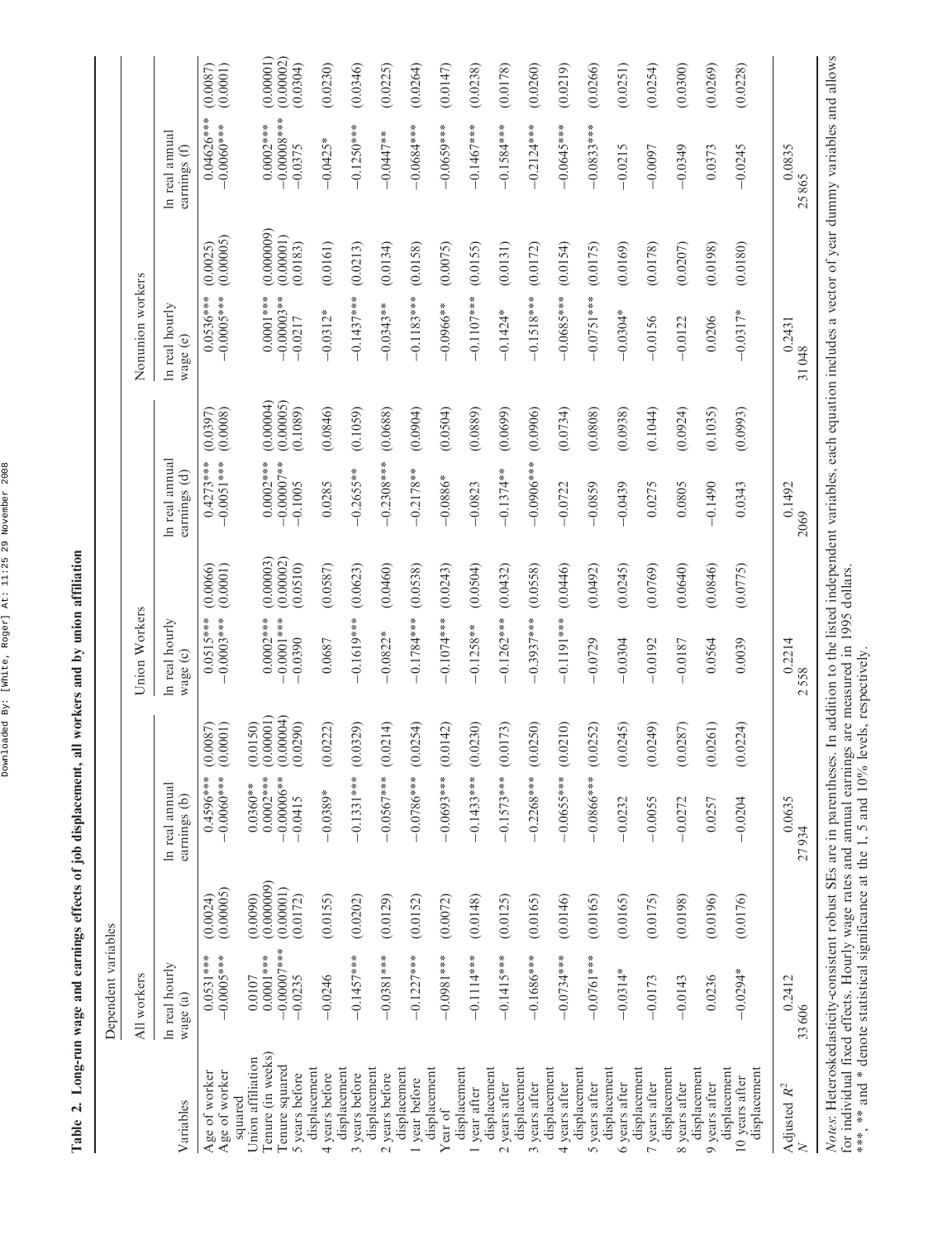| ١<br>¢<br>¢                                                               |
|---------------------------------------------------------------------------|
| ı<br>î<br>١<br>Ï<br>١<br>i<br>ï<br>I<br>۱<br>I<br>ë<br>ı<br>I             |
| ć<br>¢<br>i                                                               |
| I<br>١<br>í<br>ı<br>ı                                                     |
| ١<br>ł<br>ì<br>A                                                          |
| 'n,<br>٠<br>ł<br>j<br>j<br>ļ<br>۱<br>i<br>S<br>I<br>j<br>١<br>í<br>ı<br>ı |
| J<br>d<br>J<br>i<br>ï<br>i<br>í<br>i<br>ı                                 |
| ï<br>l<br>ï<br>I<br>ı                                                     |
| ī<br>b<br>Ï<br>Ï<br>i<br>í<br>Ï                                           |

Table 3. Long-run wage and earning effects of job displacement, by gender Table 3. Long-run wage and earning effects of job displacement, by gender

|                                                                                                                     | Dependent variables     |                                                                                                                                              |                                                                                                                       |                             |
|---------------------------------------------------------------------------------------------------------------------|-------------------------|----------------------------------------------------------------------------------------------------------------------------------------------|-----------------------------------------------------------------------------------------------------------------------|-----------------------------|
|                                                                                                                     | Male workers            |                                                                                                                                              | Female workers                                                                                                        |                             |
| Variables                                                                                                           | In real hourly wage (a) | In real annual earnings (b)                                                                                                                  | In real hourly wage (c)                                                                                               | In real annual earnings (d) |
| Age of worker                                                                                                       | 0.0033                  | (0.0125)                                                                                                                                     | (0.0030)                                                                                                              | (0.0115)                    |
|                                                                                                                     | $0.0491***$ (0.000)     | $0.4566***$                                                                                                                                  | $0.0493***$                                                                                                           | 1494****                    |
| Age of worker squared                                                                                               | .00007                  | (0.0002)                                                                                                                                     | 0.00006                                                                                                               | (0.0002)                    |
|                                                                                                                     | $-0.0003***$ (0         | $-0.0058***$                                                                                                                                 | $-0.0005$ ***                                                                                                         | $-0.005$                    |
| Union affiliation                                                                                                   | 0.0119)                 | (0.0214)                                                                                                                                     | 0.0126                                                                                                                | (0.0177)                    |
|                                                                                                                     | 0.0109                  | 0.0336                                                                                                                                       | 0.0036                                                                                                                | $0.0294*$                   |
| Tenure (in weeks)                                                                                                   | 0.00001                 | 0.00001                                                                                                                                      | 0.00001                                                                                                               | (0.00001)                   |
|                                                                                                                     | $0.0001***$             | $0.0001$ ***                                                                                                                                 | $0.0001***$                                                                                                           | $0.0001$ ***                |
| Tenure squared                                                                                                      | 00004                   | 0.00001                                                                                                                                      | 0.00002                                                                                                               | (0.000006)                  |
|                                                                                                                     | $0.00007**$             | $-0.00000$                                                                                                                                   | $-0.00008$ ***                                                                                                        | $-0.000000$ **              |
| 5 years before displacement                                                                                         | 0.0216                  | (0.0380)                                                                                                                                     | 0.0267                                                                                                                | (0.0393)                    |
|                                                                                                                     | $-0.0641***$            | $-0.0884**$                                                                                                                                  | $-0.0121$                                                                                                             | $-0.0405$                   |
| 4 years before displacement                                                                                         | 0.0196                  | 0.0287                                                                                                                                       | 0.0239                                                                                                                | (0.0314)                    |
|                                                                                                                     | $-0.0577$ ***           | $-0.0796$ ***                                                                                                                                | $-0.0168$                                                                                                             | $-0.0397$                   |
| 3 years before displacement                                                                                         | .0273)                  | 0.0470                                                                                                                                       | 0.0254                                                                                                                | (0.0372)                    |
|                                                                                                                     | $-0.1425***$            | $-0.1189**$                                                                                                                                  | $-0.1762$ ***                                                                                                         | $-0.1576***$                |
| years before displacement                                                                                           | (0167)                  | 0.0243                                                                                                                                       | 0.0185                                                                                                                | (0.0360)                    |
|                                                                                                                     | $-0.0606***$            | $-0.1074**$                                                                                                                                  | $-0.0417**$                                                                                                           | $-0.0302$                   |
| year before displacement                                                                                            | (5610)                  | 0.0317                                                                                                                                       | 0.0227                                                                                                                | (0.0383)                    |
|                                                                                                                     | $-0.1309***$            | $-0.0686**$                                                                                                                                  | $-0.1167***$                                                                                                          | $-0.0840**$                 |
| Year of displacement                                                                                                | (0.0092)                | 0.0189                                                                                                                                       | (0.0108)                                                                                                              | (0.0200)                    |
|                                                                                                                     | $-0.1370***$            | $-0.1349***$                                                                                                                                 | $-0.0840$ ***                                                                                                         | $-0.0598***$                |
| year after displacement                                                                                             | .0204)                  | 0.0304                                                                                                                                       | 0.0203                                                                                                                | 0.0332                      |
|                                                                                                                     | $-0.1314***$            | $-0.2076***$                                                                                                                                 | $-0.0911$ ***                                                                                                         | $-0.1095***$                |
| 2 years after displacement                                                                                          | .0171                   | 0.0228                                                                                                                                       | (0.0173)                                                                                                              | (0.0238)                    |
|                                                                                                                     | $-0.1705***$            | $-0.2011***$                                                                                                                                 | $-0.1134***$                                                                                                          | $-0.1304***$                |
| 3 years after displacement                                                                                          | (0233)                  | (0.0336)                                                                                                                                     | (0.0217)                                                                                                              | (0.0338)                    |
|                                                                                                                     | $-0.2122***$            | $-0.2981***$                                                                                                                                 | $-0.1129***$                                                                                                          | $-0.1620$ **                |
| 4 years after displacement                                                                                          | .0205                   | 0.0280                                                                                                                                       | (0.0189)                                                                                                              | (0.0289)                    |
|                                                                                                                     | $-0.1026***$            | $-0.1295***$                                                                                                                                 | $-0.0486**$                                                                                                           | $-0.0296$                   |
| years after displacement                                                                                            | .0226                   | (0.0337)                                                                                                                                     | 0.0228                                                                                                                | (0.0338)                    |
|                                                                                                                     | $-0.0951$ ***           | $-0.1278***$                                                                                                                                 | $-0.0487**$                                                                                                           | $-0.0718**$                 |
| 6 years after displacement                                                                                          | .0224                   | 0.0319                                                                                                                                       | (0.0224)                                                                                                              | (0.0331)                    |
|                                                                                                                     | $-0.0280$               | $-0.0296$                                                                                                                                    | $-0.0463**$                                                                                                           | $-0.0691**$                 |
| years after displacement                                                                                            | (0229)                  | 0.0316                                                                                                                                       | (0.0253)                                                                                                              | (0.0368)                    |
|                                                                                                                     | $-0.0385*$              | $-0.0562*$                                                                                                                                   | $-0.0213$                                                                                                             | $-0.0109$                   |
| 8 years after displacement                                                                                          | 0236)                   | (0.0325)                                                                                                                                     | (0.0328)                                                                                                              | 0.0496                      |
|                                                                                                                     | $-0.0444*$              | $-0.0690**$                                                                                                                                  | $-0.0145$                                                                                                             | $-0.0796$                   |
| 9 years after displacement                                                                                          | 0.0256                  | (0.0322)                                                                                                                                     | (0.0289)                                                                                                              | (0.0403)                    |
|                                                                                                                     | $-0.0215$               | $-0.0348$                                                                                                                                    | 0.0422                                                                                                                | 0.0166                      |
| 10 years after displacement                                                                                         | 0.0234                  | 0.0294                                                                                                                                       | 0.0245                                                                                                                | (0.0297)                    |
|                                                                                                                     | $-0.0469**$             | $-0.0538*$                                                                                                                                   | $-0.0401$                                                                                                             | $-0.0479$                   |
| Adjusted $R^2$                                                                                                      | 0.2573                  | 0.0795                                                                                                                                       | 0.2850                                                                                                                | 0.1120                      |
|                                                                                                                     | 18593                   | 15363                                                                                                                                        | 15013                                                                                                                 | 12571                       |
| ***, ** and * denote statistical significance at the 1, 5<br>Notes: Heteroskedasticity-consistent robust SEs are in |                         | and allows for individual fixed effects. Hourly wage rates and annual earnings are measured in 1995 dollars<br>and 10% levels, respectively. | parentheses. In addition to the listed independent variables, each equation includes a vector of year dummy variables |                             |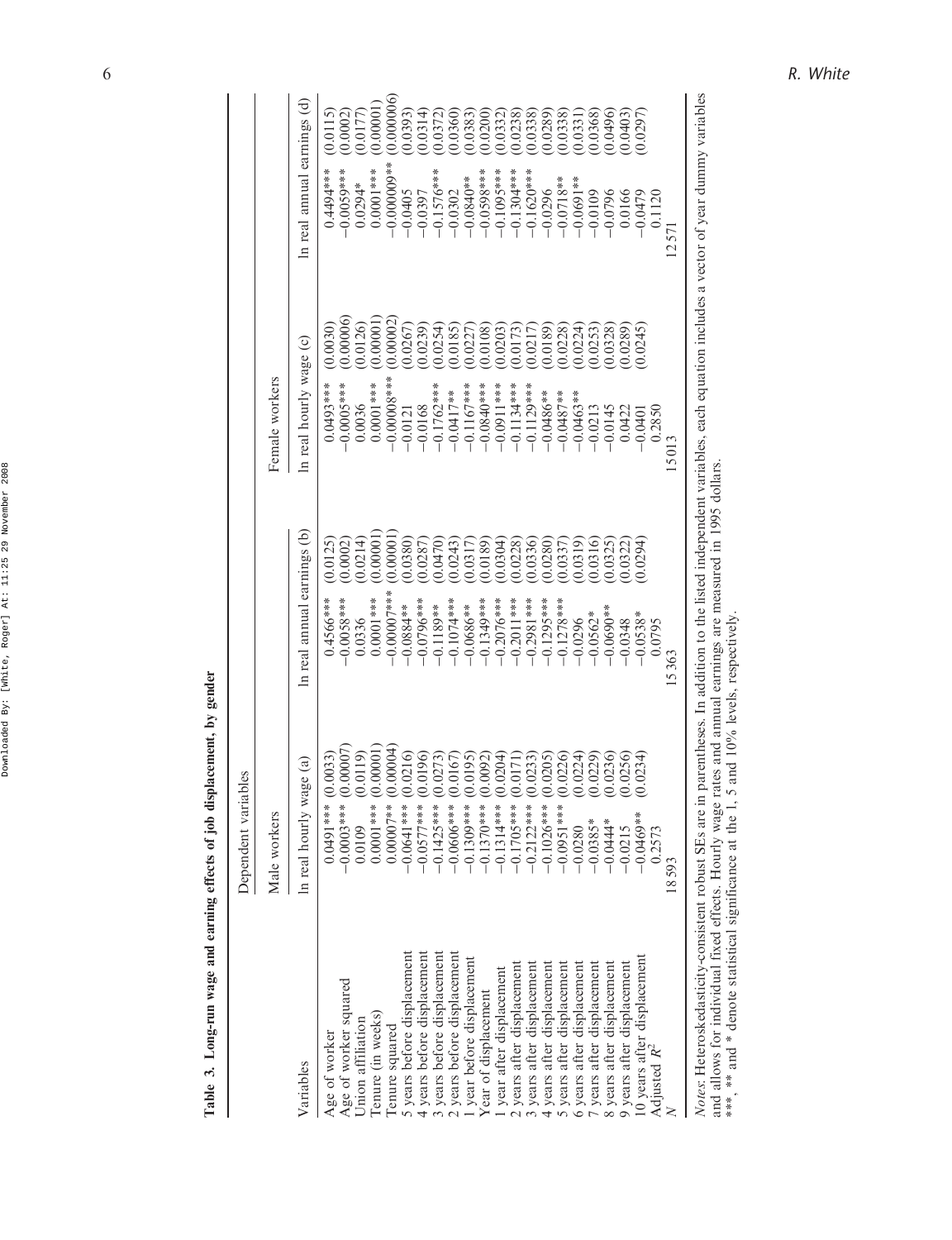Downloaded By: [White, Roger] At: 11:25 29 November 2008 Downloaded By: [White, Roger] At: 11:25 29 November 2008

| į<br>, by age class.                            |
|-------------------------------------------------|
|                                                 |
|                                                 |
| ミー・ミー                                           |
|                                                 |
|                                                 |
|                                                 |
| a 1.002-run wage and earnings effects or power- |
|                                                 |
|                                                 |
|                                                 |
|                                                 |
|                                                 |
| Table 4.                                        |

|                                                                           | Dependent variables       |           |                                                                            |           |                            |           |                                                                    |          |                            |           |                                |           |
|---------------------------------------------------------------------------|---------------------------|-----------|----------------------------------------------------------------------------|-----------|----------------------------|-----------|--------------------------------------------------------------------|----------|----------------------------|-----------|--------------------------------|-----------|
|                                                                           | 18-24 years of age        |           |                                                                            |           | 25-34 years of age         |           |                                                                    |          | 35-44 years of age         |           |                                |           |
| Variables                                                                 | In real hourly<br>wage(a) |           | annua.<br>earnings (b)<br>In real                                          |           | In real hourly<br>wage (c) |           | ln real annual<br>earnings (d)                                     |          | In real hourly<br>wage (e) |           | In real annual<br>earnings (f) |           |
|                                                                           |                           |           |                                                                            |           |                            |           |                                                                    |          |                            |           |                                |           |
| Age of worker                                                             | $-0.0349***$              | (0.0035)  | $-0.0441$ ***                                                              | (0.0087)  | 0.0540                     | (0.0372)  | 0.0801                                                             | (0.0704) | $0.0554***$                | (0.0026)  | $0.4540***$                    | (0.0029)  |
| Age of worker squared                                                     | $0.0019***$               | (0.0001)  | $0.0023***$                                                                | (0.0002)  | $-0.0006$                  | (0.0006)  | $-0.0010$                                                          | (0.0011) | $-0.0006$ **               | (0.00006) | $-0.0058***$                   | (0.00006) |
| Union affiliation                                                         | $-0.0128$                 | (0.0135)  | 0.0255                                                                     | (0.0211)  | 0.0142                     | (0.0153)  | $-0.0011$                                                          | (0.0221) | 0.0076                     | (0.0151)  | 0.0182                         | (0.0176)  |
| Tenure (in weeks)                                                         | $0.0001***$               | (0.00002) | $0.0001***$                                                                | (0.00003) | $0.0001***$                | (0.00001  | $0.0001***$                                                        | 0.00002  | $0.0002***$                | (0.00001) | 0.0002****                     | (0.00001) |
| Tenure squared                                                            | $-0.00006*$               | (0.00005) | $-0.00001*$                                                                | (0.00008) | $0.00008***$               | (0.00002) | $-0.00006***$                                                      | 0.00002  | $-0.00000$ ***             | 0.00002   | $-0.00005$                     | (0.00004) |
| 5 years before displacement                                               | 0.0192                    | (0.0218)  | 0.0337                                                                     | (0.0362)  | $-0.0325$                  | (0.0265)  | $-0.0498$                                                          | (0.0407) | $-0.1148***$               | (0.0525)  | $-0.1470**$                    | (0.0265)  |
| 4 years before displacement                                               | $0.0414**$                | (0.0200)  | 0.0465                                                                     | (0.0292)  | $-0.0228$                  | (0.0257)  | $-0.0306$                                                          | (0.0354) | $-0.1016**$                | (0.0355)  | $-0.1115***$                   | (0.0397)  |
| 3 years before displacement                                               | $-0.0385$                 | (0.0319)  |                                                                            | (0.0517)  | $-0.2177***$               | (0.0301)  | $-0.1561***$                                                       | (0.0475) | $-0.1893***$               | (0.0502)  | $-0.2254***$                   | (0.0598)  |
| 2 years before displacement                                               | 0.0241                    | (0.0178)  |                                                                            | (0.0302)  | $-0.0426*$                 | (0.0224)  | $-0.0494*$                                                         | (0.0289) | $-0.0896***$               | (0.0233)  | $-0.1135***$                   | (0.0265)  |
| I year before displacement                                                | $-0.0418***$              | (0.0183)  |                                                                            | (0.0303)  | $-0.1761***$               | (0.0293)  | $-0.0890**$                                                        | (0.0453) | $-0.1482***$               | (0.0434)  | $-0.1532***$                   | (0.0522)  |
| Year of displacement                                                      | $-0.0686***$              | (0.0097)  | $-0.0223$<br>$-0.0154$<br>$-0.0246$<br>$-0.0178$<br>$-0.0233$<br>$-0.0046$ | (0.0196)  | $-0.1192***$               | (0.0114)  | $-0.1057***$                                                       | (0.0254) | $-0.1096***$               | (0.0165)  | $-0.0991***$                   | (0.0114)  |
| year after displacement                                                   | $-0.0180$                 | (0.0208)  |                                                                            | (0.0359)  | $-0.1191***$               | (0.0237)  | $-0.1445***$                                                       | (0.0352) | $-0.1579***$               | (0.0339)  | $-0.1850***$                   | (0.0366)  |
| 2 years after displacement                                                | $-0.0269$                 | (0.0217)  |                                                                            | (0.0346)  | $-0.1490$ **               | (0.0216)  | $-0.2001***$                                                       | (0.0301) | $-0.1806***$               | (0.0201)  | $-0.1764***$                   | (0.0224)  |
| 3 years after displacement                                                | $-0.0460$                 | (0.0285)  |                                                                            | (0.0472)  | $-0.1633***$               | (0.0250)  | $-0.2361***$                                                       | (0.0436) | $-0.2294***$               | (0.0310)  | $-0.2406***$                   | (0.0349)  |
| 4 years after displacement                                                | $-0.0196$                 | (0.0380)  | $-0.0166$<br>$-0.1815$<br>$0.0133$                                         | (0.5219)  | $-0.0768***$               | (0.0245)  | $-0.1215***$                                                       | (0.0426) | $-0.0920$ **               | (0.0199)  | $-0.0789***$                   | (0.0223)  |
| 5 years after displacement                                                | 0.0136                    | (0.0402)  |                                                                            | (0.0393)  | $-0.0929**$                | (0.0239)  | $-0.1112***$                                                       | (0.0428) | $-0.0845***$               | (0.0268)  | $-0.0983***$                   | (0.0301)  |
| 6 years after displacement                                                | 0.0043                    | (0.0614)  | 0.0036                                                                     | (0.0514)  | $-0.0138$                  | (0.0267)  | $-0.0204$                                                          | (0.0519) | $-0.0616**$                | (0.0223)  | $-0.0629**$                    | (0.0249)  |
| 7 years after displacement                                                | 0.0642                    | (0.0794)  | 0.0803                                                                     | (0.0993)  | $-0.0080$                  | (0.0233)  | $-0.0269$                                                          | (0.0370) | $-0.0512*$                 | (0.0272)  | $-0.0517*$                     | (0.0301)  |
| 8 years after displacement                                                | 0.0370                    | (0.1133)  | 0.1684                                                                     | (0.0516)  | $-0.0124$                  | (0.0237)  | $-0.0398$                                                          | (0.0379) | $-0.0378$                  | (0.0367)  | $-0.0403$                      | (0.0422)  |
| 9 years after displacement                                                | $0.4640***$               | 0.1622    | 567<br>948<br>$\overline{0}$ .                                             | (0.1351)  | 0.0356                     | (0.0242)  | 0.0287                                                             | (0.0354) | $-0.0318$                  | (0.0330)  | $-0.0272$                      | (0.0359)  |
| 10 years after displacement                                               | 0.2987                    | (0.1880)  | $\Box$                                                                     | (0.7520)  | $-0.0277$                  | (0.0245)  | $-0.0323$                                                          | (0.0343) | $-0.0542**$                | (0.0251)  | $-0.0491*$                     | (0.0277)  |
| Adjusted $R^2$                                                            | 0.1131                    |           | $\overline{61}$<br>$\bar{c}$                                               |           | 0.1868                     |           | 0.1959                                                             |          | 0.2456                     |           | 0.2140                         |           |
| z                                                                         | 6765                      |           | 4593                                                                       |           | 9849                       |           | 8660                                                               |          | 16992                      |           | 14681                          |           |
| Maria Hartingtonia di continuationi dell'aggeritori dell'aggeritori dell' |                           |           |                                                                            |           |                            |           | amethone Is addition to the linted in a monday of the continuation |          | . ماساسا سمندم مامم        |           | matan af yaan dum              | ند 1.1    |

*Notes*: Heteroskedasticity-consistent robust SEs are in parentheses. In addition to the listed independent variables, each equation includes a vector of year dummy variables<br>and allows for individual fixed effects. Hourly Notes: Heteroskedasticity-consistent robust SEs are in parentheses. In addition to the listed independent variables, each equation includes a vector of year dummy variables and allows for individual fixed effects. Hourly wage rates and annual earnings are measured in 1995 dollars. \*\*\*, \*\* and \* denote statistical significance at the 1, 5 and 10% levels, respectively.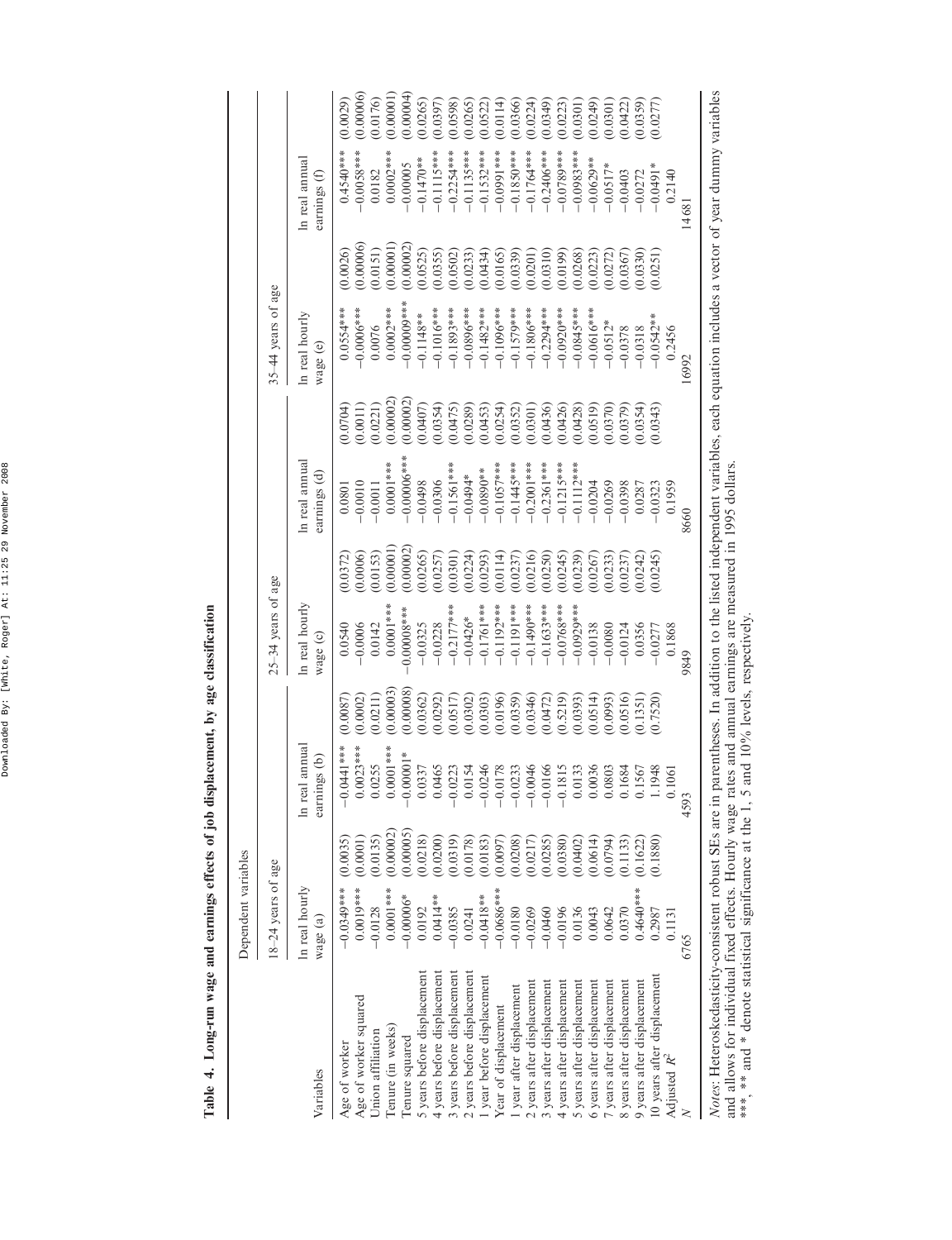| 5                                  |
|------------------------------------|
| <b>PART LONG</b>                   |
|                                    |
|                                    |
| i<br>i                             |
| i                                  |
|                                    |
| <b>ACCEPTS CENTRAL EXPLORATION</b> |
|                                    |
| ì<br>i<br>i<br>Ì                   |
| 4                                  |

|                             | Dependent variables: In real hourly wage rate       |                                          |                           |                                         |                                        |
|-----------------------------|-----------------------------------------------------|------------------------------------------|---------------------------|-----------------------------------------|----------------------------------------|
| Variables                   | $\widehat{a}$<br>Less than a high<br>school diploma | High school diploma<br>or equivalent (b) | Some college (c)          | college degree (d)<br>At least a 4-year |                                        |
| Age of worker               | (0.0096)<br>$0.0775***$                             | (0.0051)<br>$0.0137***$                  | 0.0084<br>$0.0543***$     | $0.0703***$                             | 0.0101                                 |
| Age of worker squared       | (0.0002)<br>$-0.0000$                               | 0.00008<br>$-0.00002$                    | 0.0001<br>$-0.0005$ ***   | *****00.000                             | (0.0001)                               |
| Union affiliation           | (0.0174)<br>0.0226                                  | (0.0121)<br>0.0054                       | (0.0213)<br>0.0344        | $-0.0244$                               | (0.0322)                               |
| Tenure (in weeks)           | (0.00002<br>$0.0002***$                             | 0.00001<br>$0.0002***$                   | 0.00002<br>$0.0001***$    | $0.0001***$                             | 0.00001                                |
| Tenure squared              | (0.00002)<br>$-0.00000$                             | 0.00003<br>$-0.00005**$                  | 0.00005<br>$-0.00008$ *** | $-0.00000$ **                           | 0.00001                                |
| 5 years before displacement | (0.0367)<br>0.0053                                  | (0.0224)<br>$-0.0352$                    | 0.0414)<br>$-0.0577$      |                                         | 0.0685                                 |
| 4 years before displacement | (0.0288)<br>$-0.0176$                               | (0.0212)<br>$-0.0248$                    | (0.0381)<br>0.0414        | $-0.0215$<br>0.0544                     | 0.0680)                                |
| 3 years before displacement | $-0.0708$                                           | (0.0244)<br>$-0.1558***$                 | (6640, 0)                 | $-0.2055***$                            |                                        |
| 2 years before displacement | $(0.0478)$<br>$(0.0257)$<br>$-0.0009$               | (0.0174)<br>$-0.0340*$                   | (0.0312)<br>$-0.2512***$  | $-0.0677$                               | $(0.0706)$<br>$(0.0487)$               |
| year before displacement    | (0.0246)<br>$-0.0993***$                            | (0.0206)<br>$-0.1232***$                 | 0.0401<br>$-0.1981$ ***   | $-0.0916$                               | 0.0631                                 |
| Year of displacement        | (0.0139)<br>$-0.0546***$                            | (0.0093)<br>$-0.1091***$                 | 0.0177<br>$-0.0978$ ***   |                                         |                                        |
| year after displacement     | (0.0338)<br>$-0.0620*$                              | (0.0196)<br>$-0.1074***$                 | (0.0339)<br>$-0.1402$ *** | $-0.1505***$                            | (1, 0.0294)                            |
| 2 years after displacement  | (0.0246)<br>$-0.1198***$                            | (0.0172)<br>$-0.1407***$                 | 0.0296<br>$-0.1148***$    | $-0.1324***$                            |                                        |
| years after displacement    | (0.0336)<br>$-0.1017$ ***                           | 0.0242<br>$-0.2132***$                   | (0.0383)<br>$-0.1572***$  | $-0.0697$                               |                                        |
| years after displacement    | (0.0377)<br>0.0038                                  | (0.0194)<br>$-0.0853***$                 | (0.0310)<br>$-0.0605*$    | $-0.0858*$                              | $(0.0411)$<br>$(0.0437)$<br>$(0.0445)$ |
| years after displacement    | (0.0383)<br>$-0.0083$                               | (0.0218)<br>$-0.0561**$                  | 0.0361<br>$-0.111$        | $-0.0998*$                              | (1550, 0.00, 0.00)                     |
| 6 years after displacement  | (0.0325)<br>$0.1030***$                             | (0.0225)<br>$-0.0300$                    | 0.0346<br>$-0.1237$ ***   | $-0.0170$ ***                           | 0.0586                                 |
| 7 years after displacement  | (0.0351)<br>0.0333                                  | 0.0239)<br>$-0.0163$                     | 0.0437<br>$-0.0509$       | $-0.0171$                               |                                        |
| 8 years after displacement  | (0.0442)<br>0.0503                                  | 0.0269<br>$-0.0159$                      | (0.0466)<br>$-0.0057$     | $-0.031$                                | (0.0507)                               |
| 9 years after displacement  | (0.0476)<br>0.0582                                  | (0.0261)<br>0.0302                       | (0.0458)<br>0.0497        | 0.0160                                  | (0.0592)                               |
| 10 years after displacement | (0.0469)<br>$0.1051**$                              | (0.0235)<br>$-0.0069$                    | (0.0380)<br>$-0.0908**$   | $-0.1124**$                             | 0.0493                                 |
| Adjusted $R^2$              | 0.0416                                              | 0.0975                                   | 0.1074                    | 0.1357                                  |                                        |
|                             | 4930                                                | 16481                                    | 6995                      |                                         |                                        |
|                             |                                                     | $\vdots$                                 |                           |                                         |                                        |

*Notes*: Heteroskedasticity-consistent robust SEs are in parentheses. In addition to the listed independent variables, each equation includes a vector of year dummy variables<br>and allows for individual fixed effects. Hourly Notes: Heteroskedasticity-consistent robust SEs are in parentheses. In addition to the listed independent variables, each equation includes a vector of year dummy variables and allows for individual fixed effects. Hourly wage rates and annual earnings are measured in 1995 dollars. \*\*\*, \*\* and \* denote statistical significance at the 1, 5 and 10% levels, respectively.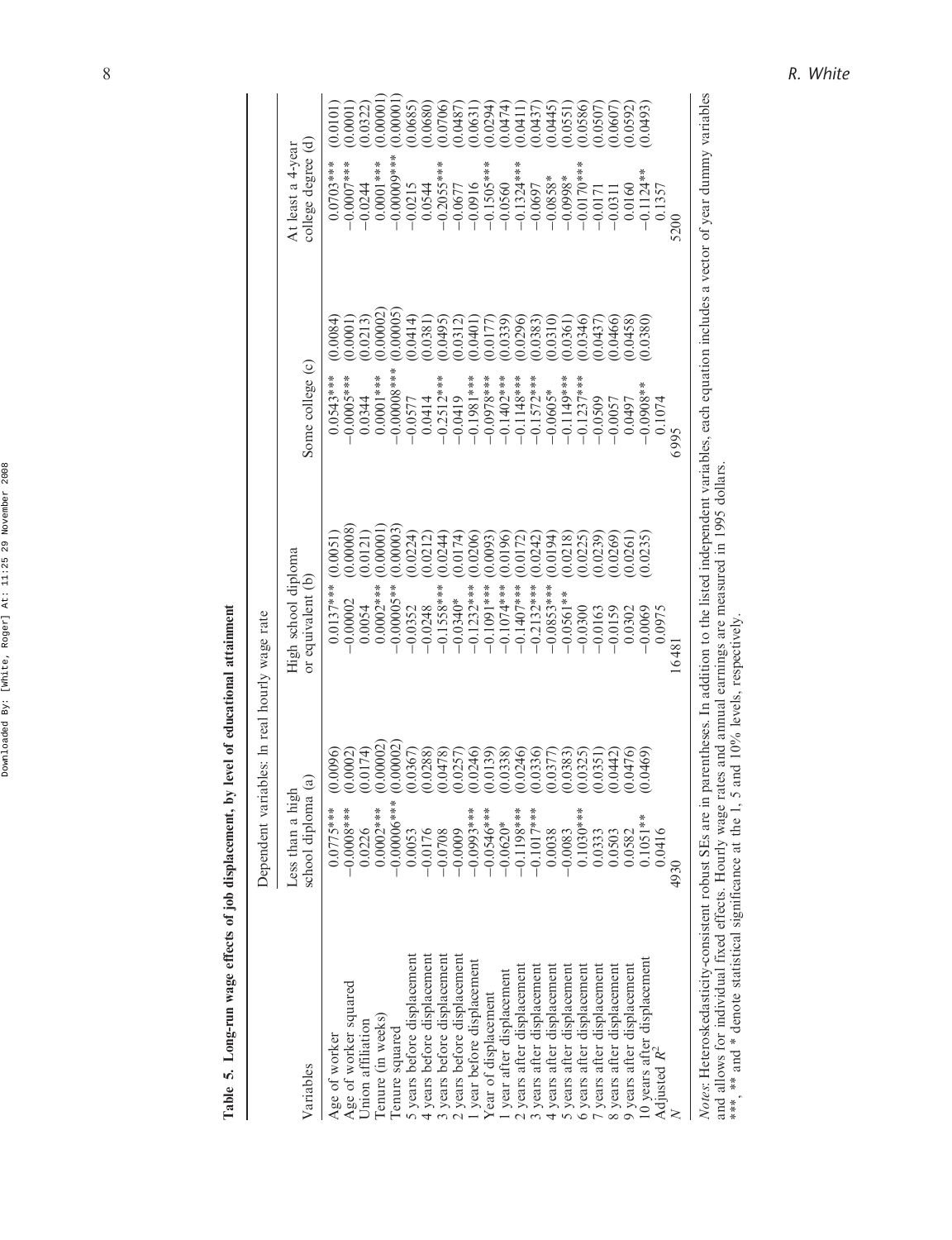### Downloaded By: [White, Roger] At: 11:25 29 November 2008 Downloaded By: [White, Roger] At: 11:25 29 November 2008

# Table 6. Long-run wage and earnings effects of job displacement on annual earnings, by level of educational attainment Table 6. Long-run wage and earnings effects of job displacement on annual earnings, by level of educational attainment

|                                                                                                                                                                          | Dependent variables: In real annual earnings        |                                          |          |                           |                                         |
|--------------------------------------------------------------------------------------------------------------------------------------------------------------------------|-----------------------------------------------------|------------------------------------------|----------|---------------------------|-----------------------------------------|
| Variables                                                                                                                                                                | $\widehat{a}$<br>Less than a high<br>school diploma | High school diploma<br>or equivalent (b) |          | Some college (c)          | college degree (d)<br>At least a 4-year |
| Age of worker                                                                                                                                                            | (0.0362)<br>$0.4587***$                             | $0.0310**$                               | 0.0136   | (0.0417<br>$0.4458***$    | (0.0082)<br>$0.4872***$                 |
| Age of worker squared                                                                                                                                                    | (0.0008)<br>$-0.0058***$                            | $-0.0003$                                | (0.0001) | (0.0006)<br>$-0.0059***$  | (0.0001)<br>$-0.0000$                   |
| Jnion affiliation                                                                                                                                                        | (0.0407)<br>$0.0932**$                              | 0.0163                                   | (0.0162) | (0.0286)<br>0.0323        | (0.0383)<br>$-0.0397$                   |
| Tenure (in weeks)                                                                                                                                                        | (0.00004)<br>$0.0003***$                            | $0.0002***$                              | 0.00001  | (0.00002)<br>$0.0001***$  | 0.00002<br>$0.0001***$                  |
| Tenure squared                                                                                                                                                           | (0.00002)<br>$-0.00000$                             | $-0.00005$ ***                           | 0.00001  | (0.00004)<br>$-0.00006**$ | 0.00006<br>$-0.00008*$                  |
| 5 years before displacement                                                                                                                                              | (0.0742)<br>0.0029                                  | $-0.0443$                                | 0.0330   | (0.0585)<br>$-0.1092*$    | (1.0974)<br>$-0.1076$                   |
| 4 years before displacement                                                                                                                                              | (0.0497)<br>$-0.0268$                               | $-0.0455$                                | 0.0290   | (0.0489)<br>$-0.0284$     | (0.0797)<br>0.0205                      |
| 3 years before displacement                                                                                                                                              | (0.0863)<br>$-0.0483$                               | $-0.1465***$                             | 0.0362   | (0.0738)<br>$-0.2446***$  | (0.1027)<br>$-0.1769*$                  |
| 2 years before displacement                                                                                                                                              | (0.0423)<br>$-0.0492$                               | $-0.0620$ ***                            | 0.0227   | (0.0628)<br>$-0.0013$     | (0.0613)<br>$-0.0715$                   |
| year before displacement                                                                                                                                                 | (0.0504)<br>$-0.0458$                               | $-0.0751**$                              | (0.0308) | (0.0554)<br>$-0.1881***$  | 0.0814<br>$-0.0658$                     |
| Year of displacement                                                                                                                                                     | (0.0302)<br>$-0.0196$                               | $-0.0826***$                             | 0.0166   | (0.0287)<br>$-0.0591**$   | (0.0514)<br>$-0.1405***$                |
| I year after displacement                                                                                                                                                | (0.0585)<br>$-0.0396$                               | $-0.1468***$                             | 0.0281   | (0.0482)<br>$-0.2363***$  | (0.0642)<br>$-0.2363$                   |
| 2 years after displacement                                                                                                                                               | (0.0396)<br>$-0.1133***$                            | $-0.1585***$                             | 0.0218   | (0.0385)<br>$-0.1244***$  | 0.0513<br>$-0.1601$ **                  |
| years after displacement<br>$\epsilon$                                                                                                                                   | (0.0684)<br>$-0.0712$                               | $-0.2595***$                             | 0.0337   | (0.0508)<br>$-0.2345***$  | (0.0668)<br>$-0.1257*$                  |
| years after displacement<br>4                                                                                                                                            | (0.0507)<br>0.0325                                  | $-0.0790$ ***                            | 0.0266   | (0.0464)<br>$-0.0681$     | 0.0555<br>$-0.1319**$                   |
| 5 years after displacement                                                                                                                                               | (0.0694)<br>0.0435                                  | $-0.0857$ ***                            | (0.0309) | (0.0540)<br>$-0.1392***$  | (0.0859)<br>$-0.0894$                   |
| 6 years after displacement                                                                                                                                               | (0.0615)<br>$0.1984***$                             | $-0.0267$                                | 0.0295   | (0.0295)<br>$-0.1908***$  | 0.0748<br>$-0.0613$                     |
| 7 years after displacement                                                                                                                                               | (0.0594)<br>$0.1235**$                              | $-0.0058$                                | 0.0310   | 0.0555<br>$-0.0570$       | (0.0720)<br>$-0.1193*$                  |
| 8 years after displacement                                                                                                                                               | (0.0724)<br>$0.1363*$                               | $-0.0352$                                | 0.0370   | (0.0651)<br>$-0.0245$     | (1060.0)<br>$-0.1624*$                  |
| 9 years after displacement                                                                                                                                               | (0.0752)<br>0.0879                                  | 0.0024                                   | (0.0309) | (0.0602)<br>0.0661        | 0.0827<br>0.0223                        |
|                                                                                                                                                                          | (0.0668)<br>$0.1387**$                              | 0.0067                                   | (0.0289) | (0.0460)<br>$-0.1159**$   | 0.0574<br>$-0.1281**$                   |
| 10 years after displacement<br>Adjusted $R^2$                                                                                                                            | 0.0824                                              | 0.1012                                   |          | 0.0541                    | 0.1068                                  |
|                                                                                                                                                                          | 3755                                                | 13432                                    |          | 5994                      | 4753                                    |
| Note: Heterockedasticity-consistent robust Fig. are in particles In addition to the listed independent variables each equation includes a vector of year dummy variables |                                                     |                                          |          |                           |                                         |

*Notes*: Heteroskedasticity-consistent robust SEs are in parentheses. In addition to the listed independent variables, each equation includes a vector of year dummy variables<br>and allows for individual fixed effects. Hourly Notes: Heteroskedasticity-consistent robust SEs are in parentheses. In addition to the listed independent variables, each equation includes a vector of year dummy variables and allows for individual fixed effects. Hourly wage rates and annual earnings are measured in 1995 dollars. \*\*\*, \*\* and \* denote statistical significance at the 1, 5 and 10% levels, respectively.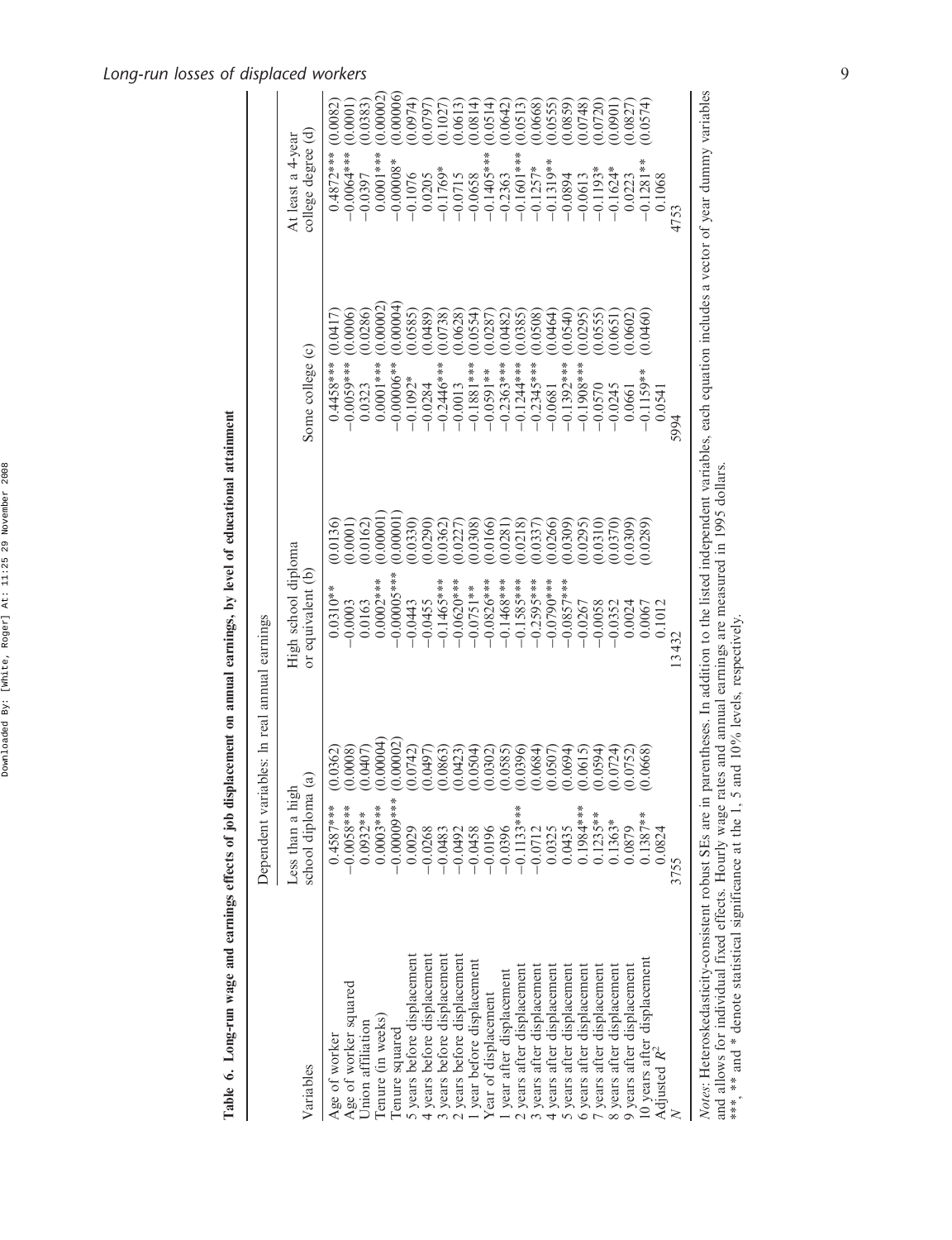

Fig. 1. Real wage and earnings losses relative to expected levels (all workers – wage losses)



Fig. 2. Real wage and earnings losses relative to expected levels (by union affiliation – wage losses)



Fig. 3. Real wage and earnings losses relative to expected levels (by gender – wage losses)



Fig. 4. Real wage and earnings losses relative to expected levels (by age classification – wage losses)



Fig. 5. Real wage and earnings losses relative to expected levels (by educational attainment – wage losses)



Fig. 6. Real wage and earnings losses relative to expected levels (all workers – earnings losses)



Fig. 7. Real wage and earnings losses relative to expected levels (by union affiliation – earnings losses)



Fig. 8. Real wage and earnings losses relative to expected levels (by gender – earnings losses)



Fig. 9. Real wage and earnings losses relative to expected levels (by age classification – earnings losses)



Fig. 10. Real wage and earnings losses relative to expected levels (by educational attainment – earnings losses)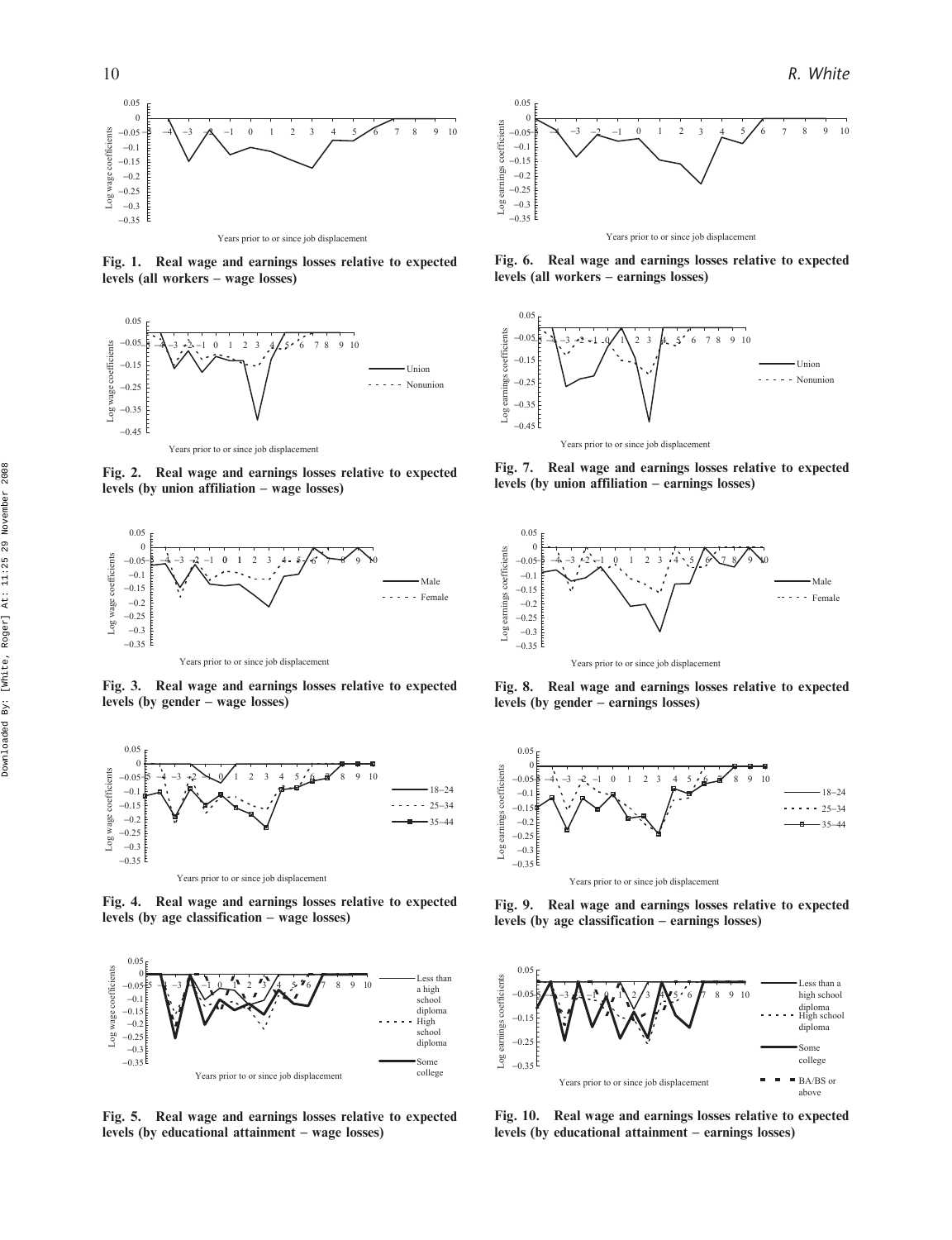For the full sample, the coefficients on the displacement-related variables are negative and significant beginning 3 (4) years prior to displacement and continuing through the 6th (5th) year following displacement when real hourly wages (annual earnings) is employed as the dependent variable [see columns (a) and (b) of Table 2]. This finding is consistent with prior research and the remaining coefficients are largely in line with expectations. Capturing the concavities of the age- and tenureearnings profiles, the coefficients on the age and age-squared variables are positive and negative, respectively, as are the coefficients on the tenure and tenure-squared variables. The coefficient on the dummy variable representing union status is positive, reflecting an earnings premium.

Real annual earnings losses are derived as the sum of the percent differentials in annual earnings multiplied by mean real annual earnings of nondisplaced workers. Total pre-displacement earnings losses equal \$9912 for the typical worker. Estimated postdisplacement earnings losses equal \$24 153. Thus, total displacement-related losses are equal to \$34 065 for the typical worker. This is equivalent to a 10.8% loss when compared to earnings of the typical nondisplaced worker. The losses estimated here, for the full sample, are similar to the \$50 000 estimate produced by Jacobson et al. (1993); however, the value presented here is arguably more precise as the NLSY79 data permit consideration of additional control variables.

Nonunion workers, as compared to their unionized counterparts, experience relatively greater durations of wage and earnings losses. For both groups, losses begin 4 years prior to displacement; however, 5 years after displacement, wages of nonunion workers remain 7.5% below their expected level, while union workers face no loss. Similarly, 4 years after displacement, earnings losses of displaced union have dissipated; however, for nonunion workers, an earnings loss of 8.3% is reported. The differences in time paths of losses notwithstanding, due to higher average earnings of union workers, total displacement-related earnings losses are greater for union workers (\$47 618) as compared to nonunion workers (\$32 439).

The typical displaced male worker, compared to his female counterpart, realizes wage losses earlier and experiences losses over a greater period of time. Following displacement, the time paths of wage losses are comparable for male and female workers; however, estimated wage losses for male workers are consistently of larger magnitude than those of female workers. The typical displaced male worker faces an estimated long-run earnings loss of \$57 282,

while the typical female worker losses \$26 593. The earlier onset of pre-displacement losses, the lengthier duration of losses, the higher average incomes males receive and the proportionally greater wage losses all contribute to the observed greater earnings losses for male workers.

Considerable variation in losses is reported across age groups. For workers aged 20–24 years, wage losses are found only in the year immediately prior to and in the year of displacement. This is in stark contrast to the losses of displaced workers aged 35–44 years. This eldest group realizes wage losses as early as 5 years prior to displacement and sees such losses persist 7 years after displacement. As displacement often results in a loss of firm- and/or industry-specific human capital, it stands to reason that the positive correlation between ages and levels of human capital leads to higher earnings for more mature workers. Thus, displacement that leads to a loss of such capital generates greater expected losses for more mature workers relative to younger workers. We see that, on average, more mature workers have higher incomes, thus the observed proportional wage losses translate into greater earnings losses. Workers at least 35 years of age are estimated to lose \$64 637 in earnings due to displacement. Workers aged 25–34 years face an estimated loss of \$39 542, while the youngest cohort – due to the minimal wage losses incurred – realizes no significant earnings loss.

To examine losses across education levels, each worker has been classified into one of four educational attainment groups: college graduates, those who have completed some college coursework, high school diploma holders and those with less than a high school education. While significant wage losses are reported for each group, the magnitude and timing of losses vary. The least-educated cohort – those who did not complete high school – realizes wage losses beginning the year immediately prior to displacement and continuing 3 years after displacement. Workers with a 4-year college degree do not appear to experience pre-displacement wage losses, but do face losses through the 6th year following displacement. To the contrary, the middle two groups experience wage losses as early as 3 years prior to displacement. Additionally, workers who have a high school diploma see persistent losses 5 years after displacement, while workers who have completed some college coursework face losses even 6 years after displacement. The protracted duration of wage losses, coupled with greater proportional decreases in wages relative to comparable nondisplaced workers leads to higher estimated earnings losses for these two groups.

The typical displaced worker with only a high school diploma incurs estimated long-run losses of